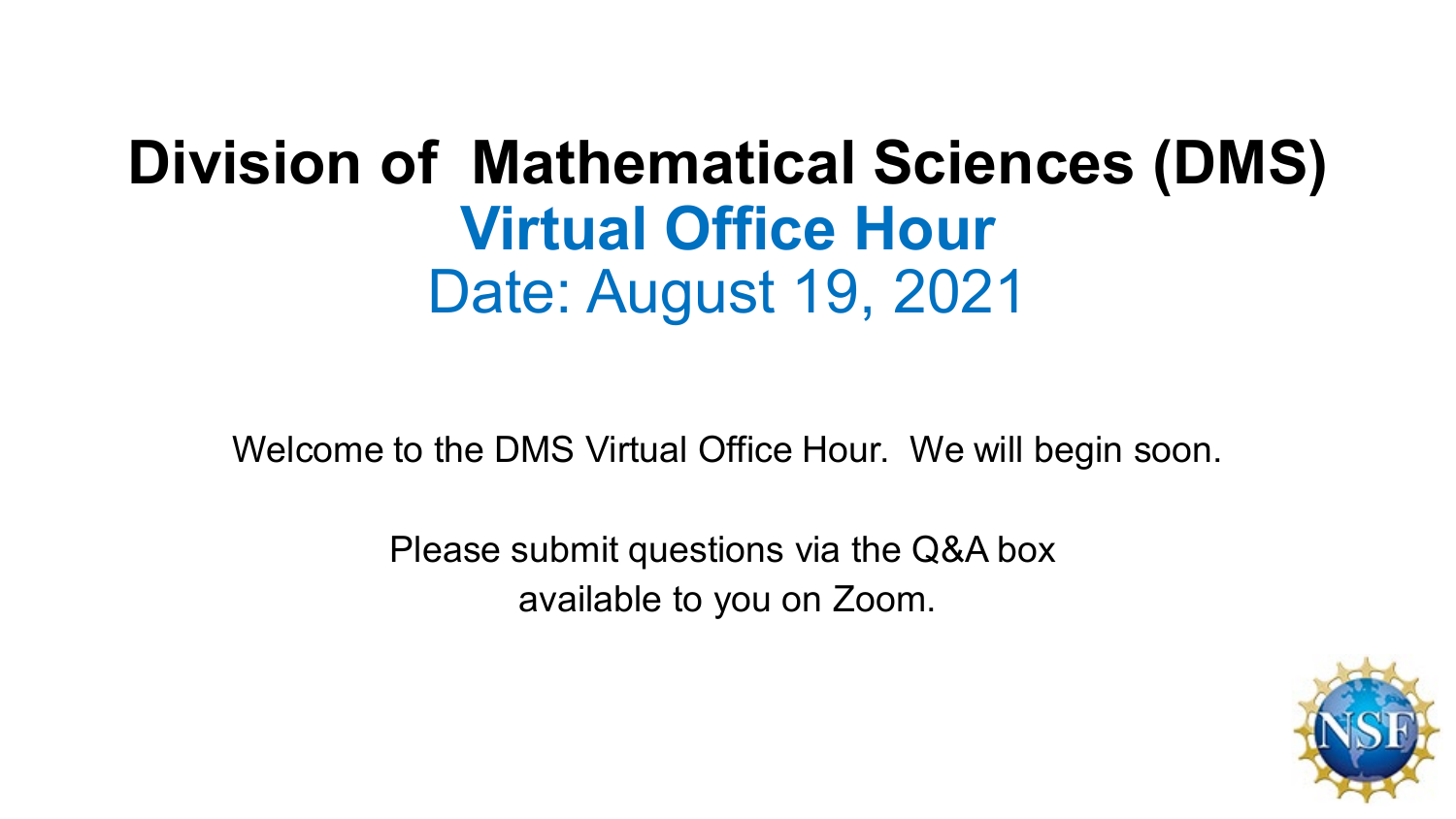# **Division of Mathematical Sciences (DMS) Welcome to our Virtual Office Hours!**

#### Program Directors in attendance today

- Juan C. Meza (Division Director)
- James Matt Douglas, Michelle Manes, Andrew Pollington, Sandy Spiroff (ANT)
- Yong Zeng, Malgo Peszynska, Andrew Pollington, Edsel Pena, Gabor Szekely (CDS&E-MSS)
- James Matt Douglass (NSF Includes)
- Andrew Pollington (SaTC Frontiers)
- Conni Liaw ("How to write compelling proposals")
- Moderators: Malgo Peszynska, Conni Liaw, Chris Stark, James Matt Douglass, Swatee Naik

#### **Subscribe to DMSNEWS:**

Send email to [listserv@listserv.nsf.gov](mailto:listserv@listserv.nsf.gov) In the body of the message, put the following command: subscribe dmsnews [your name]

#### **Suggest a topic for future VOH:**

Send email to [dms-voh@nsf.gov](mailto:dms-voh@nsf.gov)

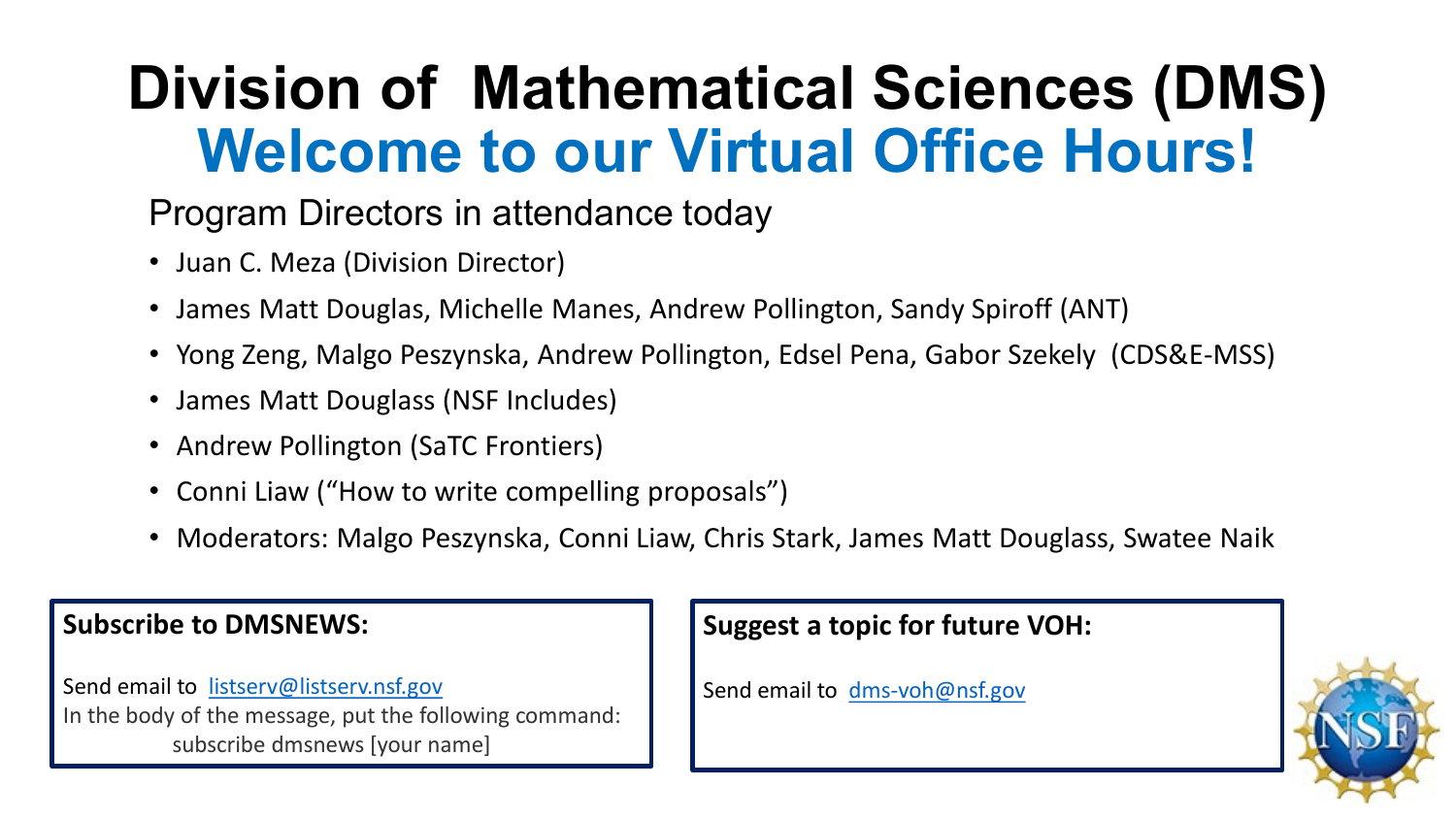## **Division of Mathematical Sciences (DMS) Questions during VOH:**

#### • Submit your questions via the Q&A box

- Questions can be submitted anonymously.
- We will focus on questions of interest to a wide audience.
- For specific questions about a particular project, contact a cognizant Program Officer.
- For recently asked questions/copy of slides, see <https://www.nsf.gov/mps/dms/presentations.jsp>
- Next DMS Virtual Office Hour: Thursday, Sept. 16, 3:30PM EDT
	- Topics include: the Topology and Geometric Analysis and Applied Math programs, Mathematical Sciences Postdoctoral Research Fellowships (MSPRF), Graduate Research Fellowships (GRFP).
	- Questions can be submitted in advance on the registration form.

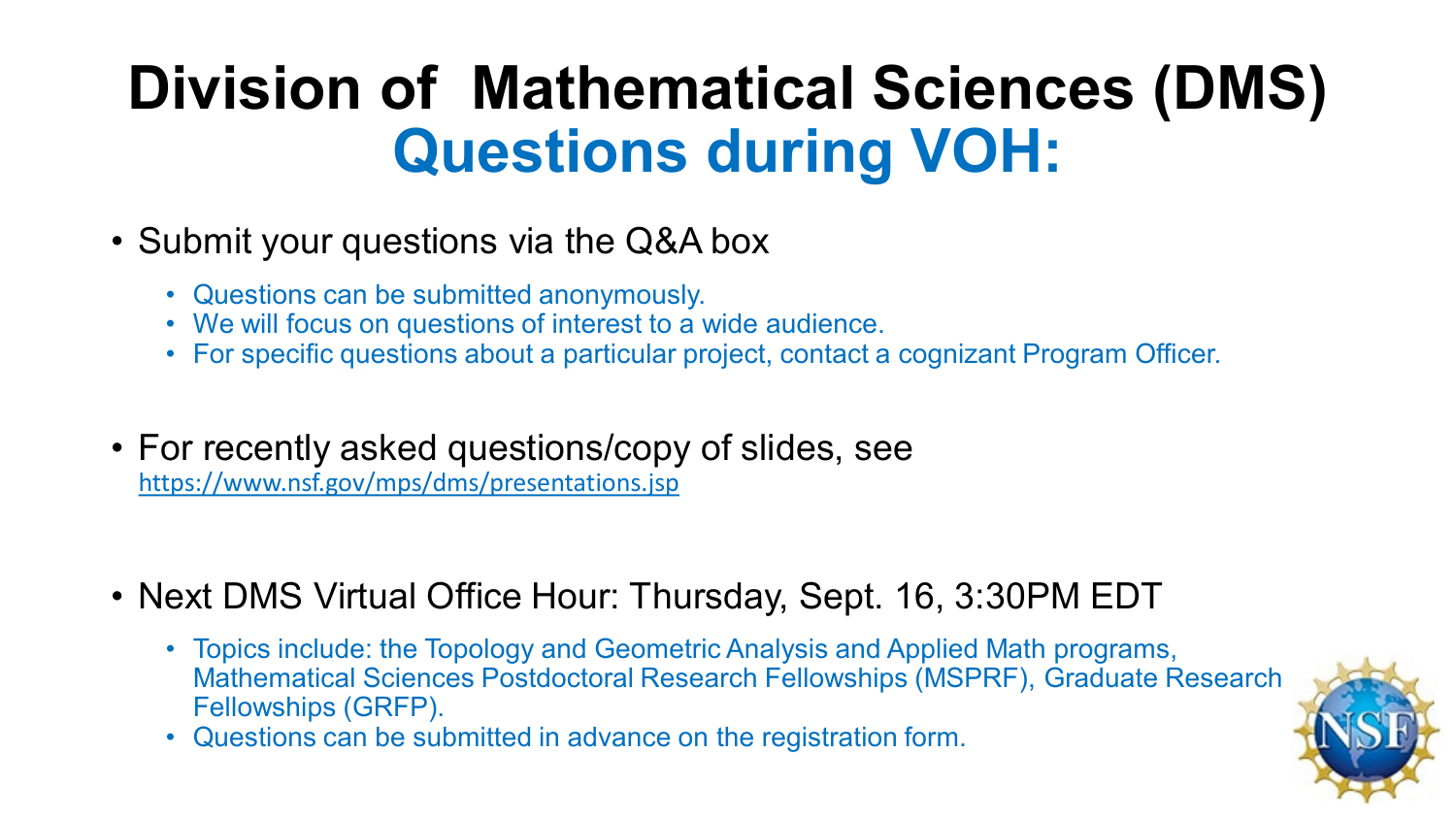# **Division of Mathematical Sciences (DMS) Virtual Office Hour Topics today:**

- Update from the Division Director
- Algebra and Number Theory [https://www.nsf.gov/funding/pgm\\_summ.jsp?pims\\_id=5431](https://www.nsf.gov/funding/pgm_summ.jsp?pims_id=5431)
- Computational and Data-Enabled Science and Engineering in Mathematical and Statistical Sciences (CDS&E-MSS). [https://www.nsf.gov/funding/pgm\\_summ.jsp?pims\\_id=504687](https://www.nsf.gov/funding/pgm_summ.jsp?pims_id=504687)
- NSF Includes [https://www.nsf.gov/funding/pgm\\_summ.jsp?pims\\_id=505289](https://www.nsf.gov/funding/pgm_summ.jsp?pims_id=505289)
- Secure and Trustworthy Cyberspace [https://www.nsf.gov/funding/pgm\\_summ.jsp?pims\\_id=504709](https://www.nsf.gov/funding/pgm_summ.jsp?pims_id=504709)
- "How to write compelling proposals"

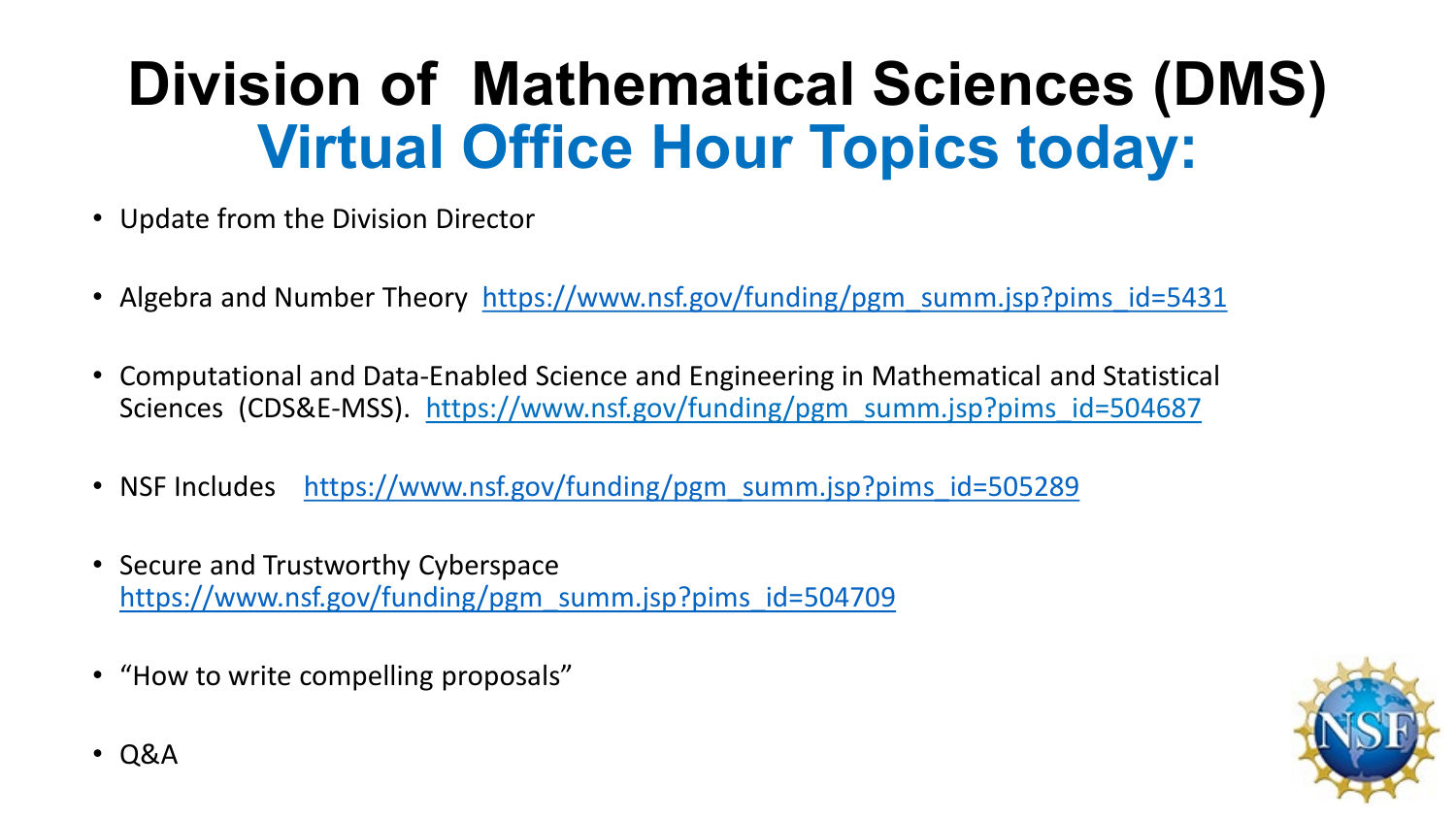# **Division of Mathematical Sciences (DMS) Opportunities and upcoming deadlines:**

- Funding opportunities <https://www.nsf.gov/funding/programs.jsp?org=DMS>
- Upcoming deadlines link [https://www.nsf.gov/funding/pgm\\_list.jsp?ord=date&org=NSF&sel\\_org=DMS&status=1](https://www.nsf.gov/funding/pgm_list.jsp?ord=date&org=NSF&sel_org=DMS&status=1)
- Upcoming due dates: all in 2021
	- REU: August 25
	- Mathematical Biology: September 6
	- NRT: September 6
	- SaTC Frontiers Letter of Intent: September 7
	- FRG (Focused Research Groups in the Mathematical Sciences): September 8
	- CDS&E-MSS: September 15
	- DMS/NIGMS: September 20
	- Probability: September 27; Combinatorics and Foundations: September 28
	- Analysis: September 30
	- Algebra and Number Theory: October 8

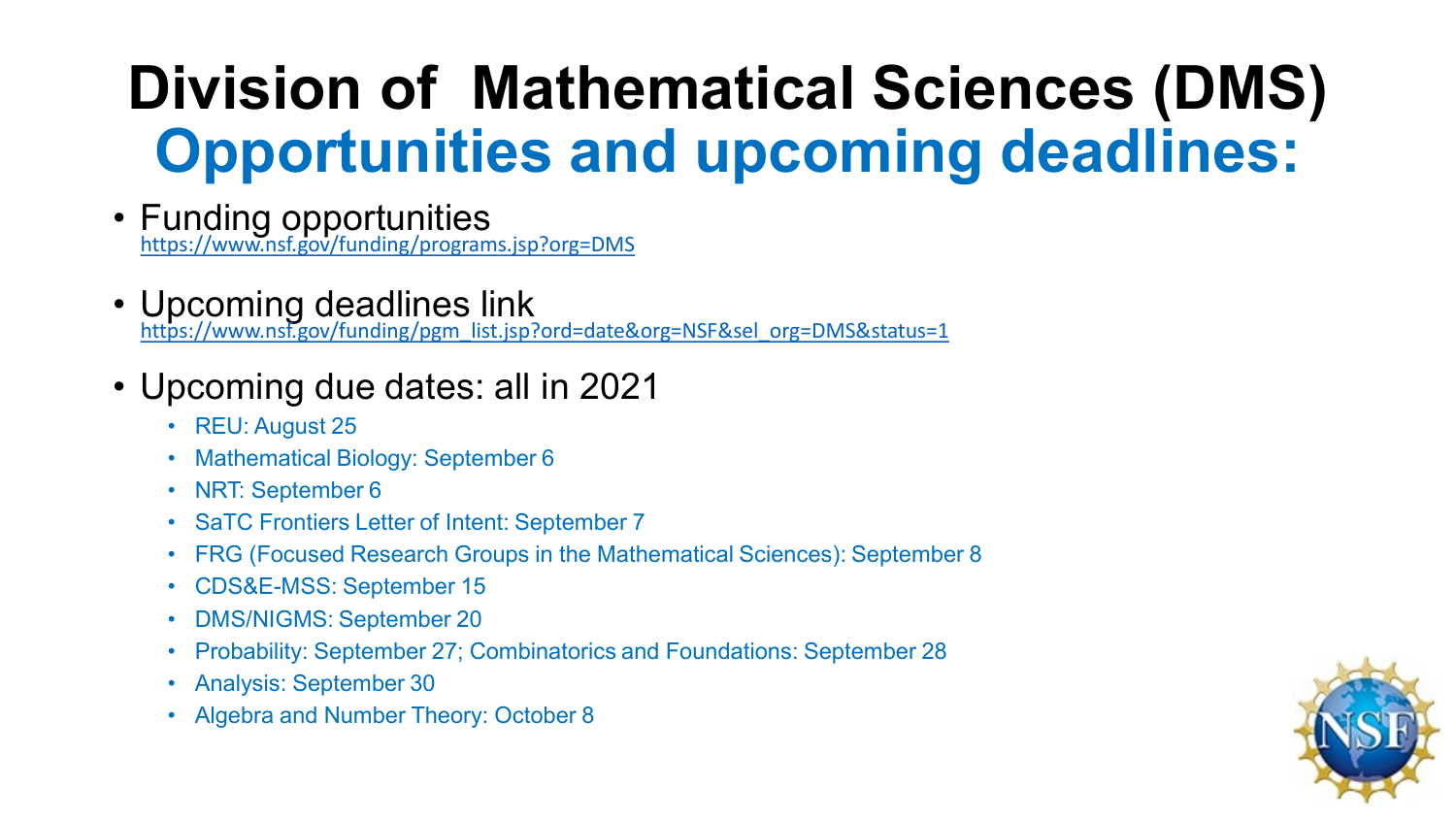### **DMS Division Director Update August 19, 2021**

- Staff Updates
- AMS Travel-Grant Support
- NSF-Simons National Institute for Theory and Mathematics in Biology

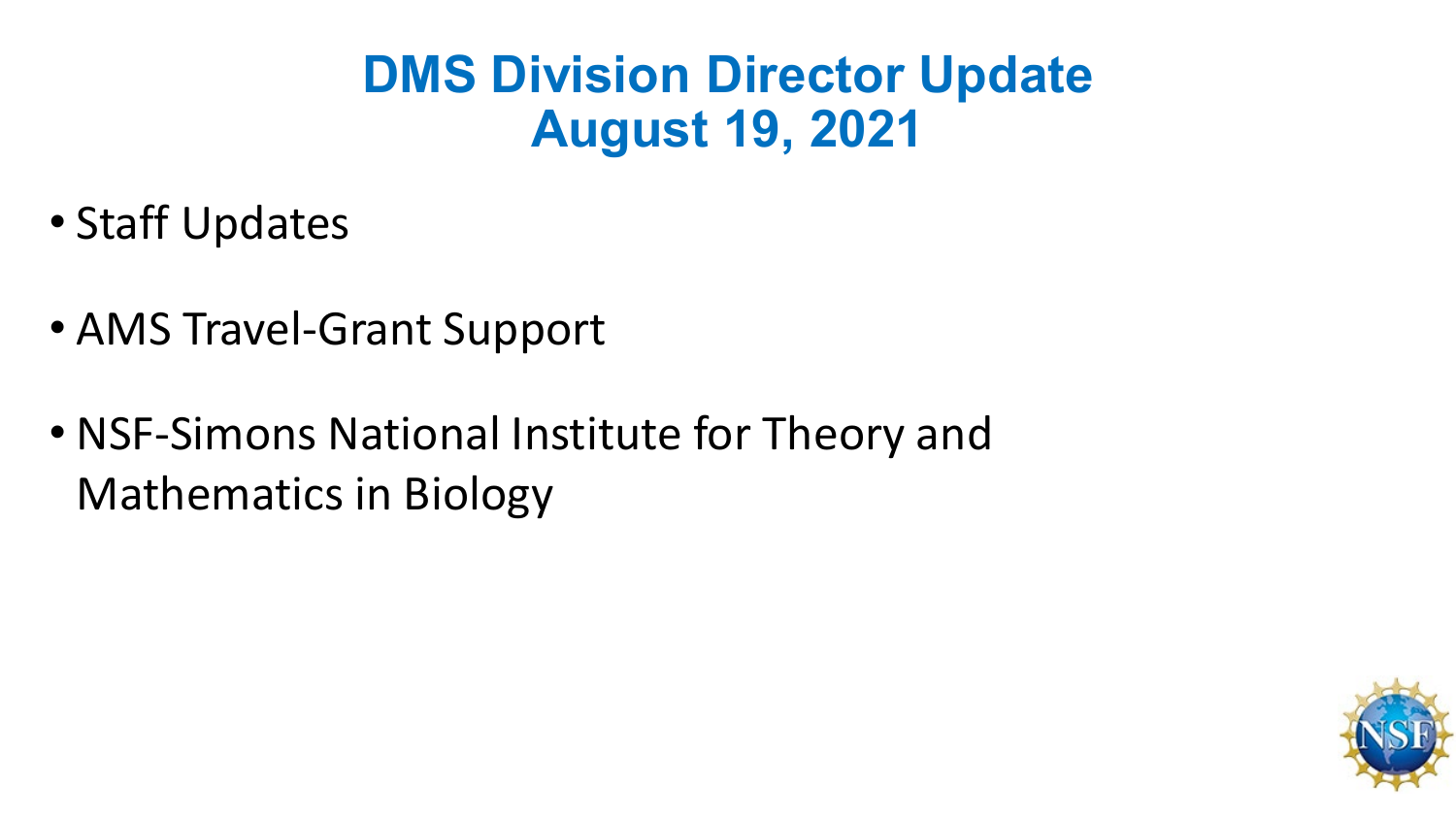### **Algebra & Number Theory Program (ANT) Overview**

#### • **Website:**

[https://www.nsf.gov/funding/pgm\\_summ.jsp?pims\\_id=5431&org=DMS&from=home](https://www.nsf.gov/funding/pgm_summ.jsp?pims_id=5431&org=DMS&from=home)

### • **Program Officers for DMS:**

James Matt Douglass ([mdouglas@nsf.gov\)](mailto:mdouglas@nsf.gov) Michelle Manes [\(mmanes@nsf.gov\)](mailto:mmanes@nsf.gov) Andrew Pollington (adpollin@nsf.gov) Sandra Spiroff (sspiroff@nsf.gov)

• **Submission Deadline:** *Target Date* October 8, 2021 (PD 20-1264)

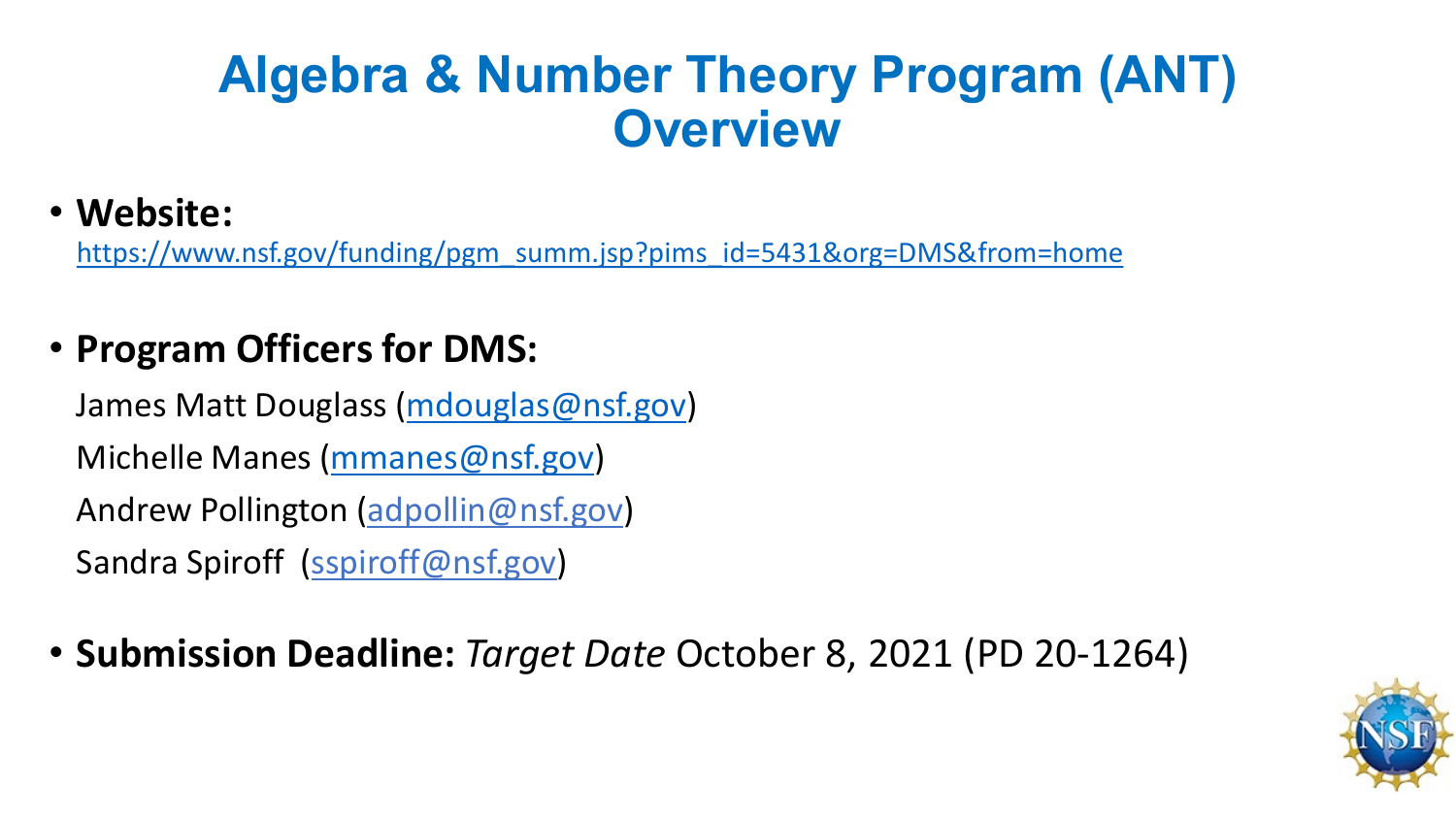## **Algebra & Number Theory Program (ANT) Important Points**

- The Algebra and Number Theory program supports research in all areas of algebra, algebraic and arithmetic geometry, number theory, representation theory, etc.
- The program solicitation "Conferences and Workshops in the Mathematical Sciences" (NSF 20-541) contains important information regarding the substance of proposals for conferences, workshops, summer/winter schools, and similar activities. Currently, because of COVID, proposals for meetings with budget requests not exceeding \$50,000 should be submitted at least four months in advance of the event. Check the program webpage or contact a program director for updates.

NOTE: Each program has its own submission schedule for conference and workshop proposals.

• A revised version of the *NSF Proposal & Award Policies & Procedures Guide* (PAPPG) (NSF 22-1), is effective for proposals submitted, or due, on or after October 4, 2021.

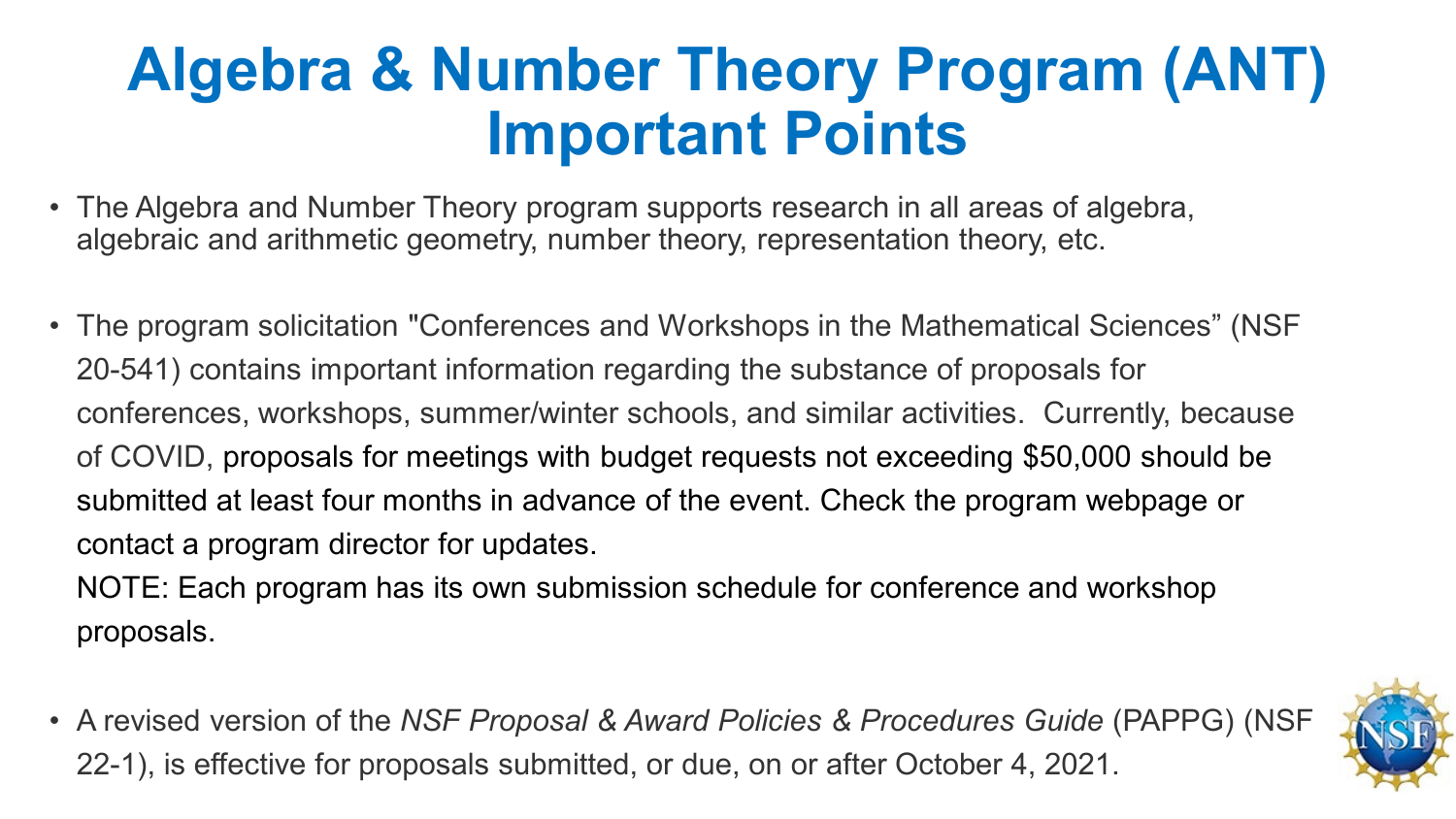### **Computational and Data-Enabled Science and Engineering in Mathematical and Statistical Sciences (CDS&E-MSS)**

#### • **Website:**

[https://www.nsf.gov/funding/pgm\\_summ.jsp?pims\\_id=504687&org=NSF](https://www.nsf.gov/funding/pgm_summ.jsp?pims_id=504687&org=NSF)

### • **Program Officers for DMS:**

Yong Zeng (yzeng@nsf.gov) Malgorzata Peszynska (mpeszyns@nsf.gov) Andrew D. Pollington [\(adpollin@nsf.gov\)](mailto:adpollin@nsf.gov)

Edsel Pena (epena@nsf.gov) Gabor Szekely (gszekely[@nsf.gov\)](mailto:adpollin@nsf.gov)

• **Solicitation NSF 20-8069**

**Submission Window:** September 1 – September 15, 2021

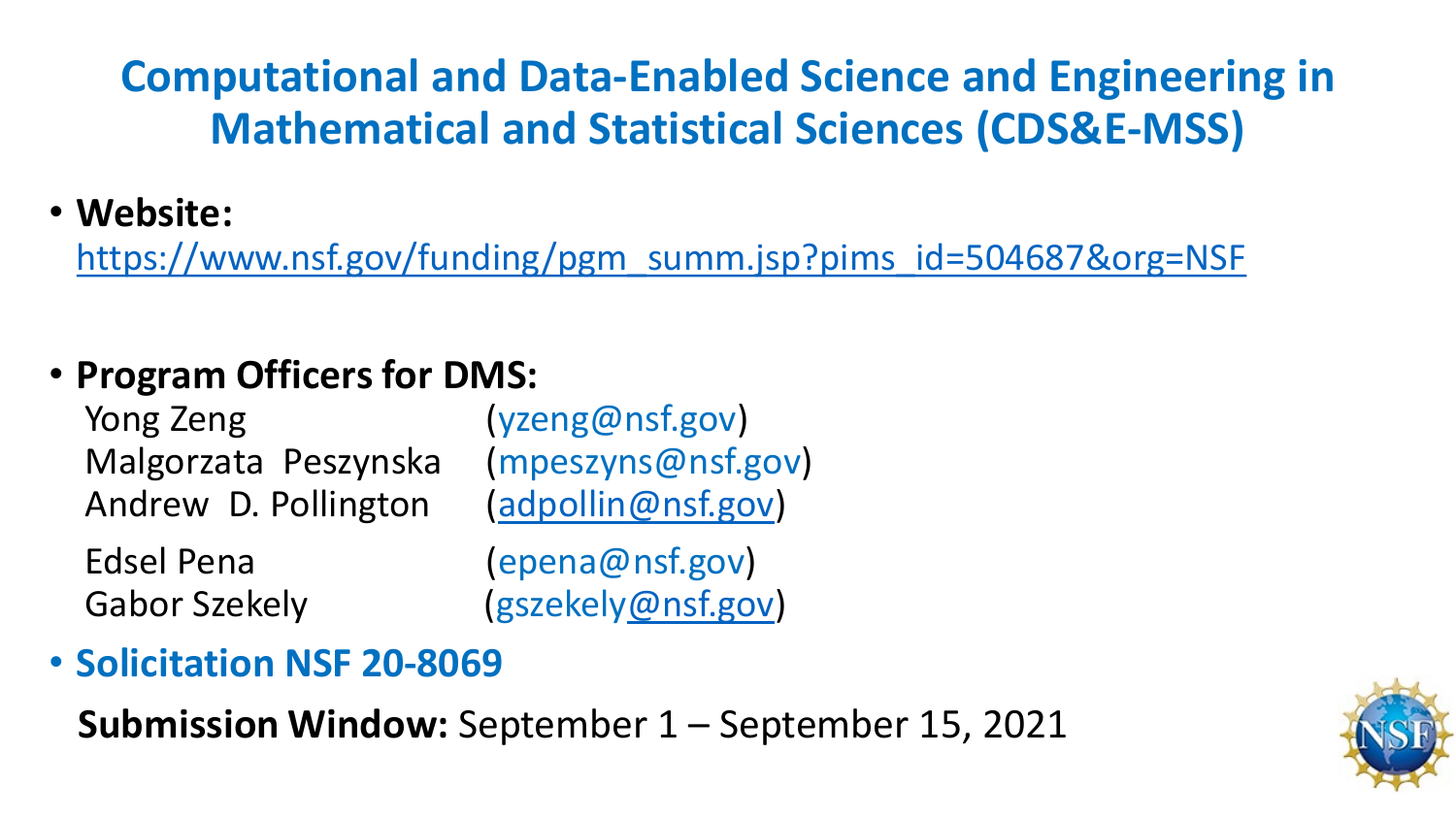## **Synopsis of CDS&E-MSS Solicitation**

- The program accepts proposals that engage with the mathematical and statistical **challenges** presented by
	- A. the ever-expanding role of **computational experimentation, modeling, and simulation**
	- B. the explosion in production and analysis of digital **data from experimental and observational sources**
- The **goal** of the program is to promote
	- A. the **creation and development** of the next generation of mathematical and statistical **software tools**
	- **B. the theory** underpinning those tools, that will be **essential for addressing these challenges**.
- The research supported by the program will **aim to advance mathematics or statistics in a significant way** and will **address computational or big-data challenges.**

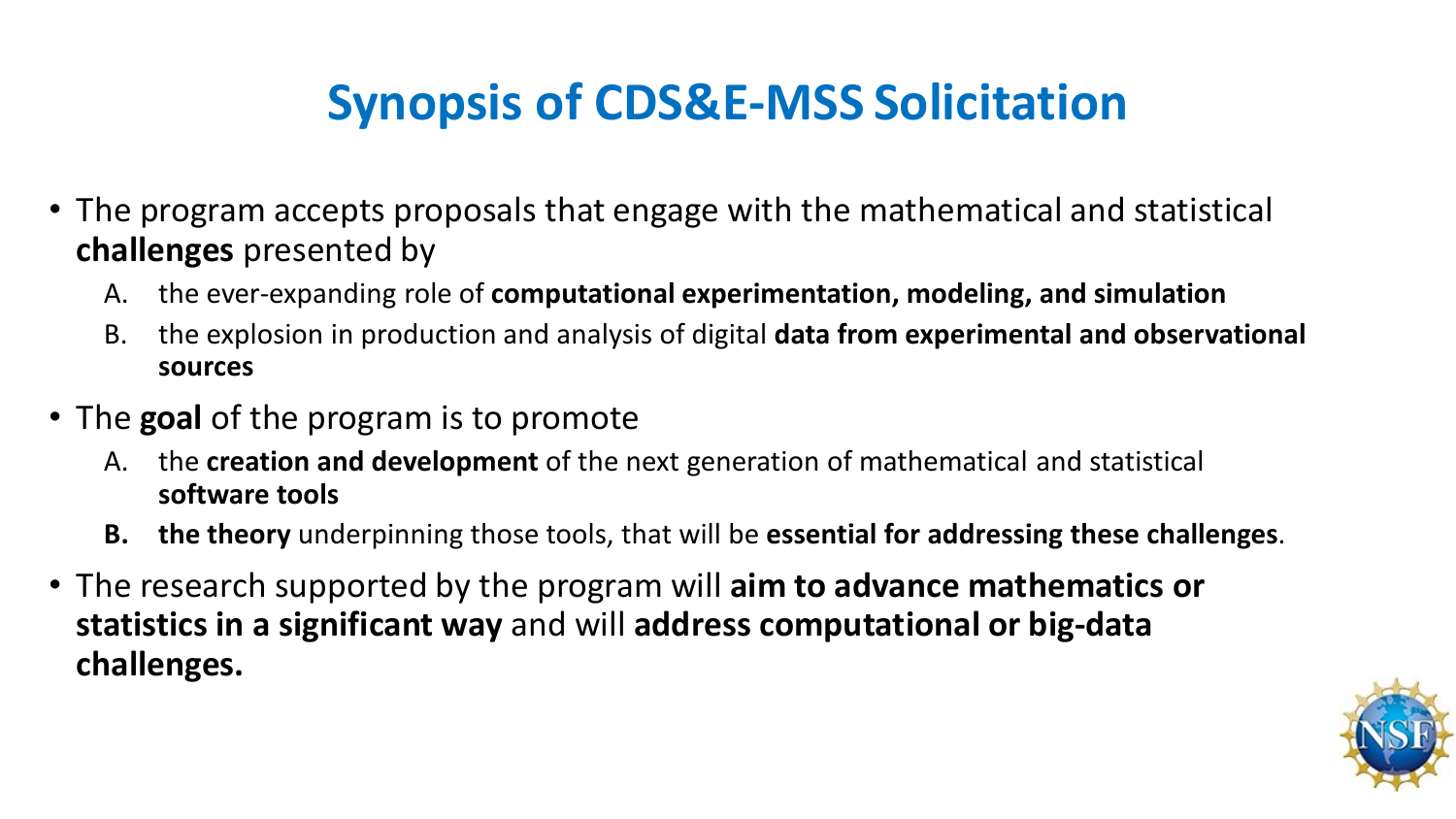### **Important Factors in CDS&E-MSS; related programs**

- Important factors:
	- 1. Involves one or more **challenges** involving **computation** or **data**
	- 2. Addresses the creation and development of **software tools** (including database; especially, software designed to develop tools for mathematical research)
	- 3. Involves the **theory** that will be **essential for addressing these challenges** and **advance mathematics or statistics in a significant way**
	- 4. Project MUST INCLUDE a PI or co-PI who is a researcher in an area supported by DMS
	- 5. Program WELCOMES submissions that involve **multidisciplinary collaborations** and/or provide **opportunities for training** through research involvement of junior DMS researchers
- For topics covered by the Program, see "**What Has Been Funded**" on the website
- [CDS&E-MSS is a part of foundation-wise CDS&E Program. See also Cyberinfrastructure](https://www.nsf.gov/funding/pgm_summ.jsp?pims_id=505505) for Sustained Scientific Innovation (CSSI) program devoted to implementing existing methods into robust cyberinfrastructure.

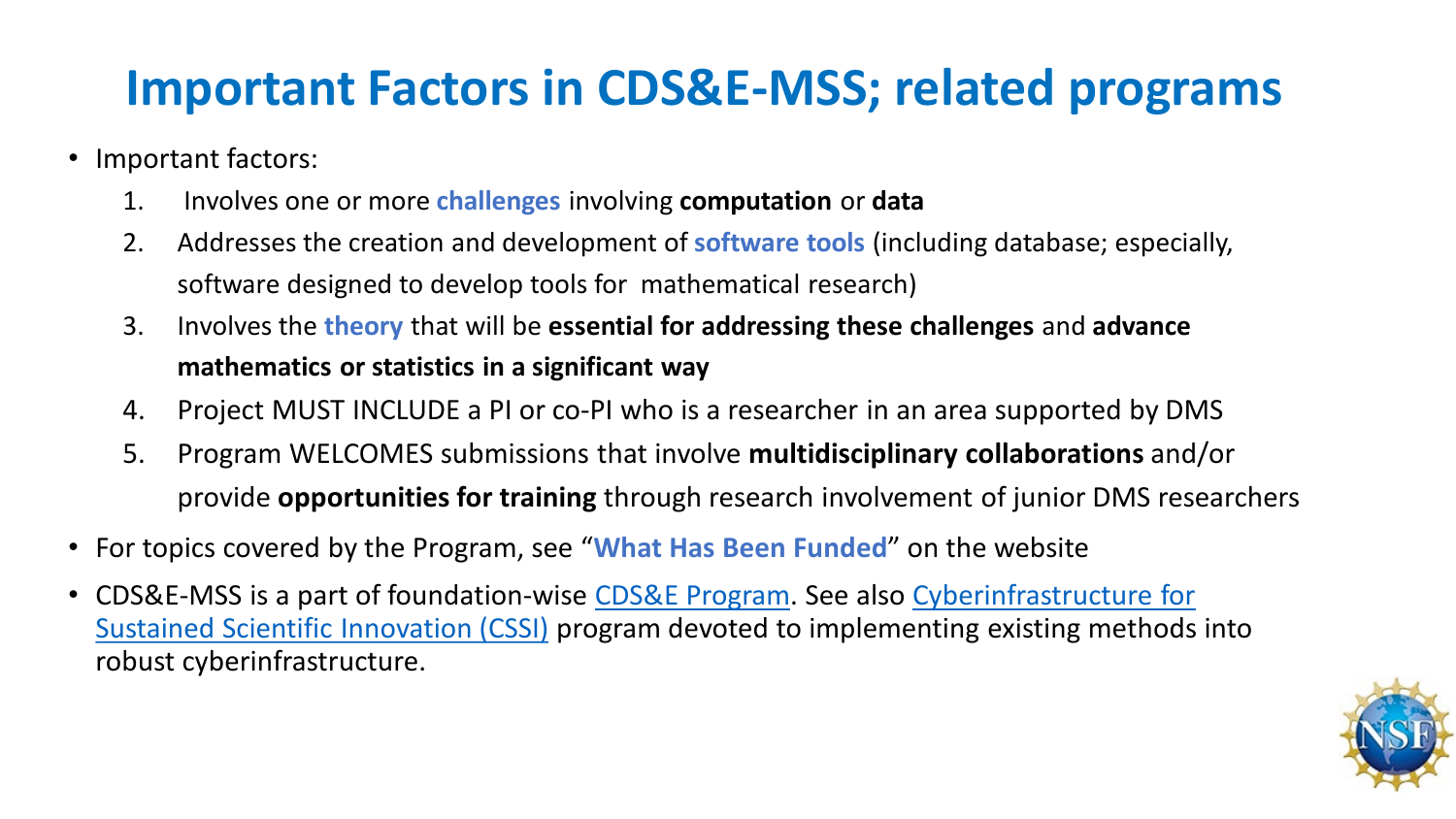## **NSF INCLUDES**

**NSF INCLUDES** is an NSF-wide initiative to broaden participation in STEM:

"**NSF INCLUDES** seeks to improve **collaborative efforts** aimed at enhancing the preparation, increasing the participation, and ensuring the contributions of individuals from groups that have been historically underrepresented and underserved in the STEM enterprise."

- The **NSF INCLUDES** National Network: Get involved at <https://www.includesnetwork.org/>
- On-ramps and other start-up and "small-scale" funding opportunities (when available):

[https://www.nsf.gov/funding/pgm\\_summ.jsp?pims\\_id=505289](https://www.nsf.gov/funding/pgm_summ.jsp?pims_id=505289)

• Alliances (NSF 20-569), letter of intent October 4, 2021; full proposal January 25, 2022

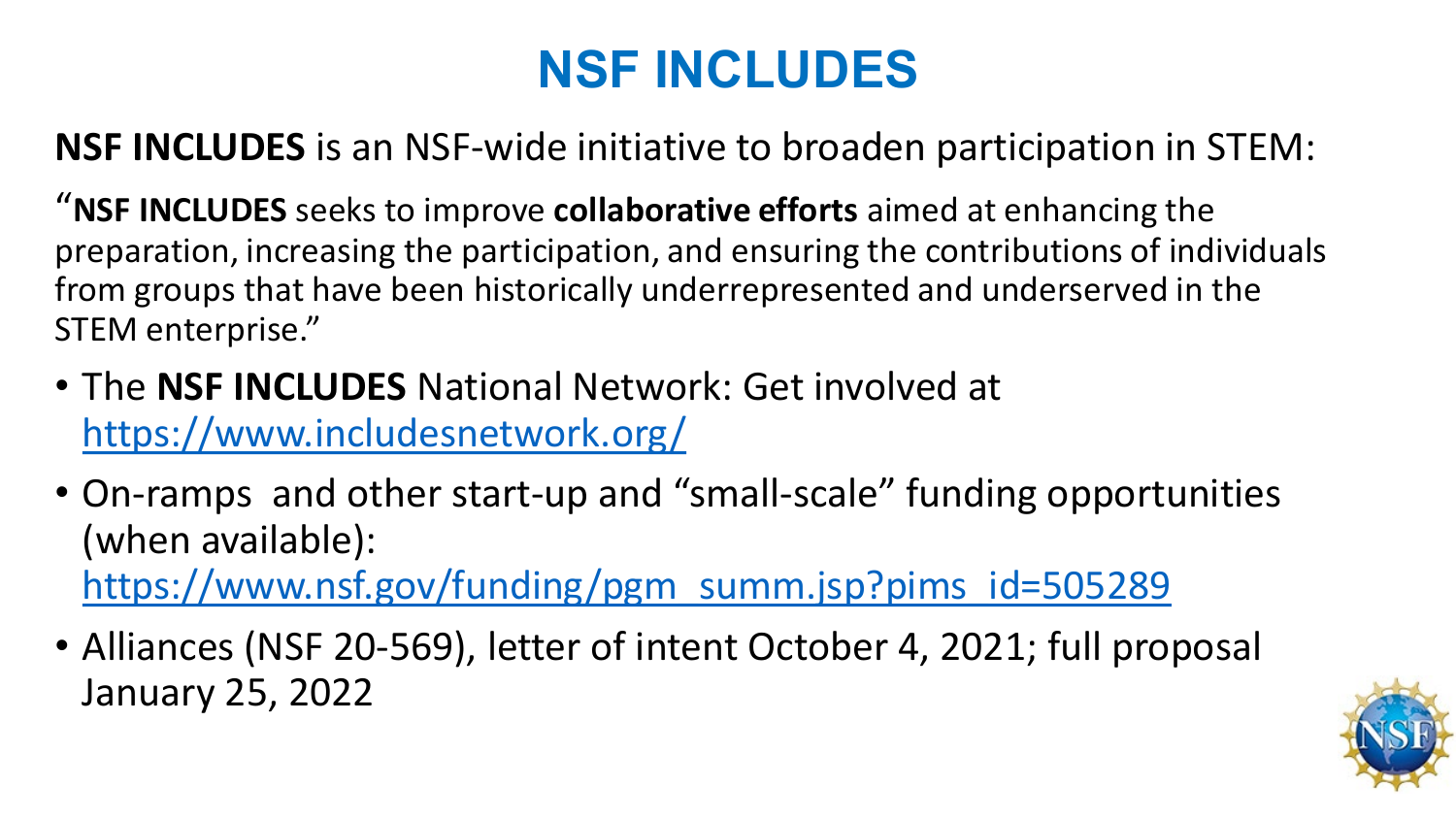# **Secure and Trustworthy Cyberspace (SaTC)**

Website: [https://www.nsf.gov/funding/pgm\\_summ.jsp?pims\\_id=504709](https://www.nsf.gov/funding/pgm_summ.jsp?pims_id=504709) **Lead: CISE Jeremy Epstein Program Officer in DMS: Andrew Pollington Proposal Window:** 

**Small (up to \$600k) Medium (\$600k to \$1.2M) Anytime to Sep 30 2022**

- An across NSF flagship program in security with a budget of around \$69M
- SaTC encom[passes](https://www.nsf.gov/publications/pub_summ.jsp?WT.z_pims_id=504709&ods_key=nsf21500) 5 NSF directorates and is administered by CNS in CISE.<br>Solicitation 21-500
- DMS is involved through work currently in cryptography, Statistics, Probability and QIS. A recent concentration is in post quantum crypto schemes and the NIST competition.
- **Frontier NSF 21-597 (Up to \$10M over five years); Letter of Intent** required (due September 7); full proposal deadline November 17, 2021.

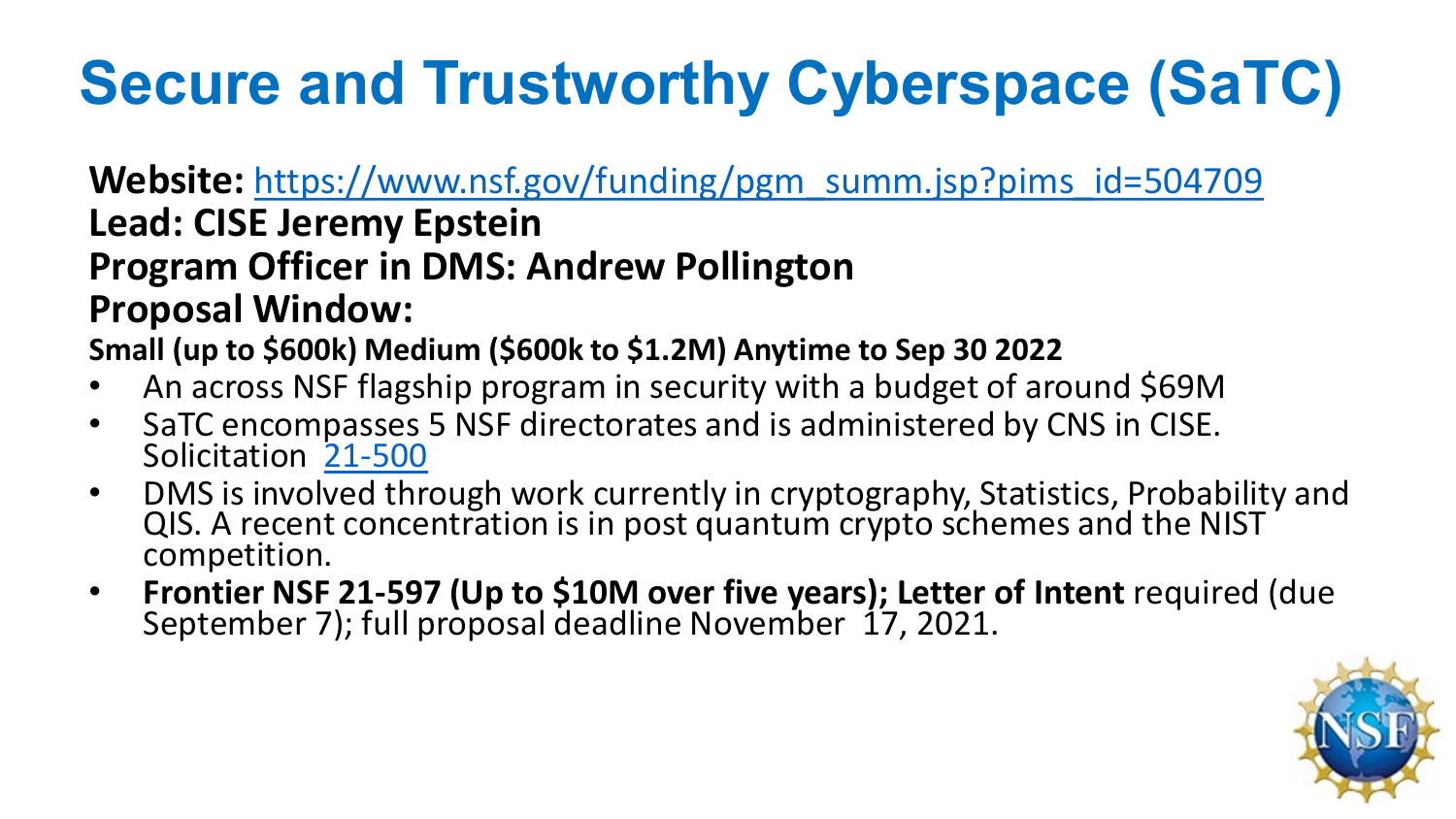## **What Makes a Good SaTC Frontier Proposal?**

- A coherent project addressing an important topic in the field
- Whole more than the sum of the parts
	- Coherent integration among the research teams and institutions
	- Interdisciplinary is desirable but not required
	- Projects must be comprehensive and well-integrated, and should make a convincing case that the collaborative contributions of the project team will be greater than the sum of each of their individual contributions
- Project requires large coordinated efforts

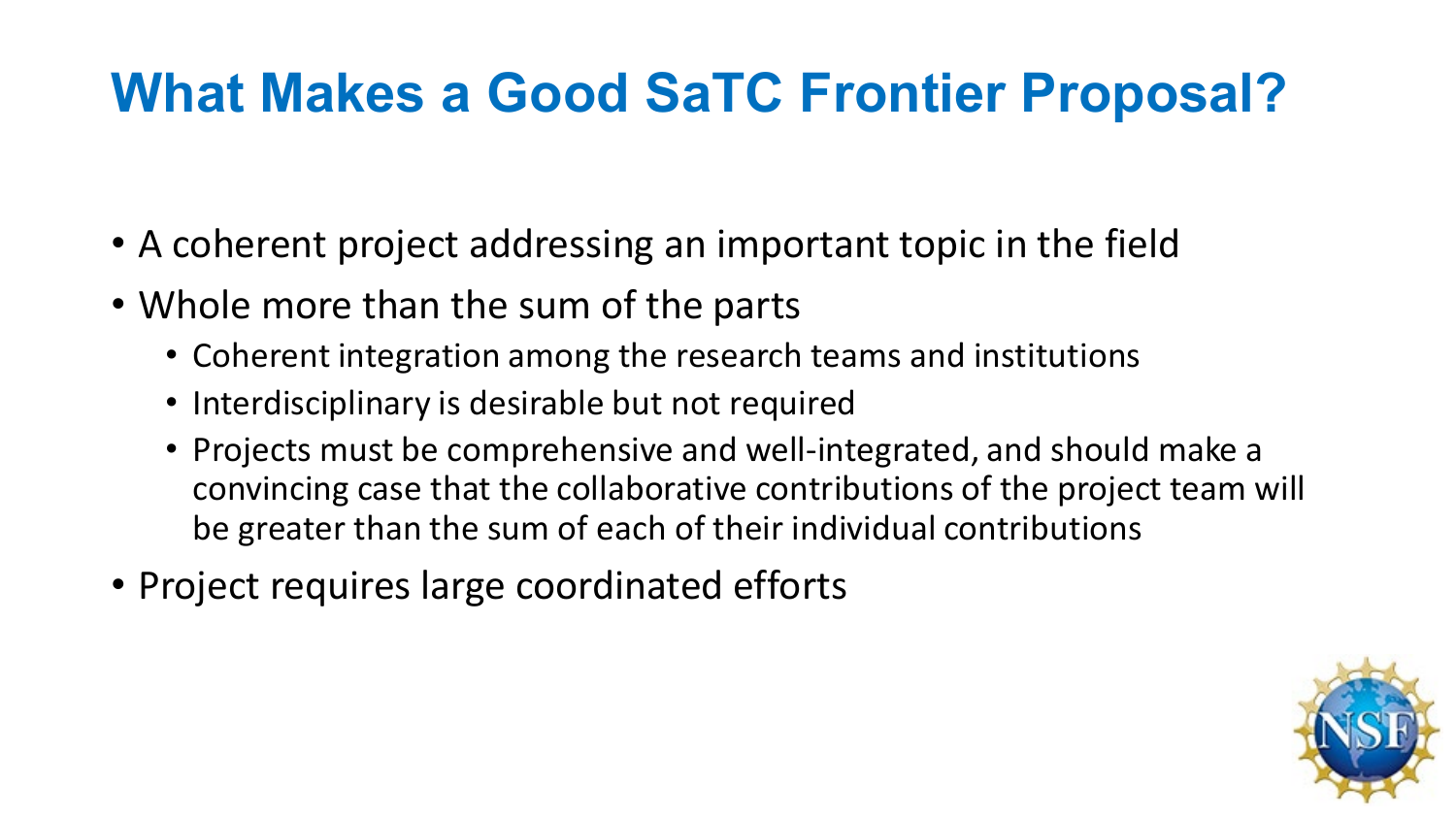## **Division of Mathematical Sciences (DMS) Writing compelling proposals: Do this!**

- Read & follow PAPPG & solicitation
- Start early / proofread carefully (also the submitted files)
- Put your research into context
- Do the background work
- Be specific:
	- "Question"
	- "Conjecture" or "Target Theorem"
	- What tools & approaches you'll use
	- [Broader impact examples](https://www.youtube.com/watch?v=HifApfXAvJg&t=60s)
- Be ambitious but realistic
- Write for the reviewers:
	- Experts in your general field
	- Reading **a lot** of proposals
- Get help / mentorship
- Clearly delineate work done from proposed work
- Read reviews & other feedback
- Clear motivation:
	- Why this research now?
	- Why you?

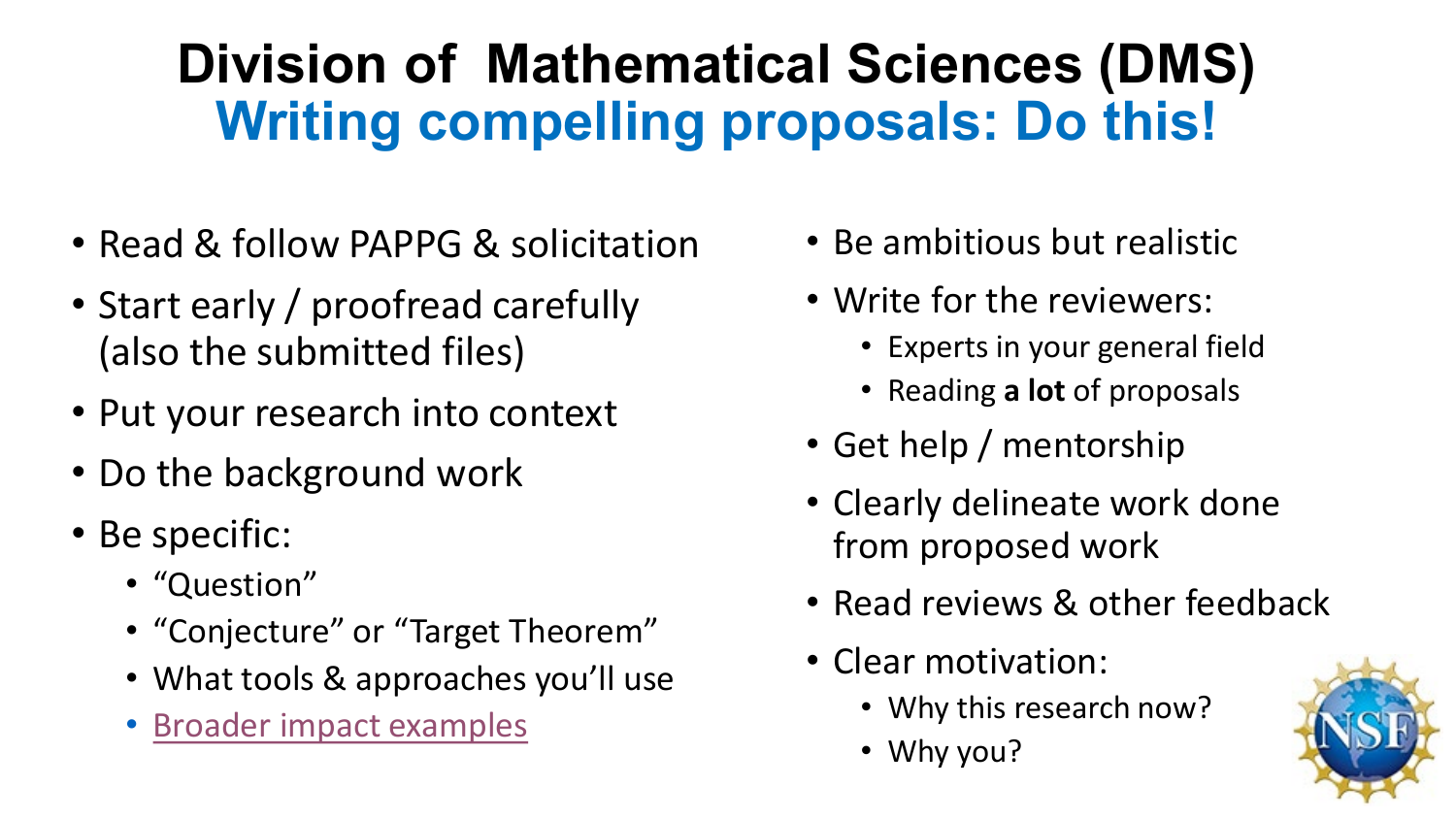## **Division of Mathematical Sciences (DMS) Writing compelling proposals: Don't do that!**

- Be vague:
	- "Investigate"
	- "Explore"
	- "Study"
- Write research paper or laundry list
- Dive into technicalities
- Fake it / lip service:
	- "potential applications to cryptography"
	- "mentor students from under-represented groups"
- Just do the next obvious step
- Neglect broader impacts
- Misunderstand broader impacts
	- Not just "potential applications to other areas of math or science"
	- Not everyday duties of faculty
	- Not "collaborating with women"

### **Most of all, don't give up!**

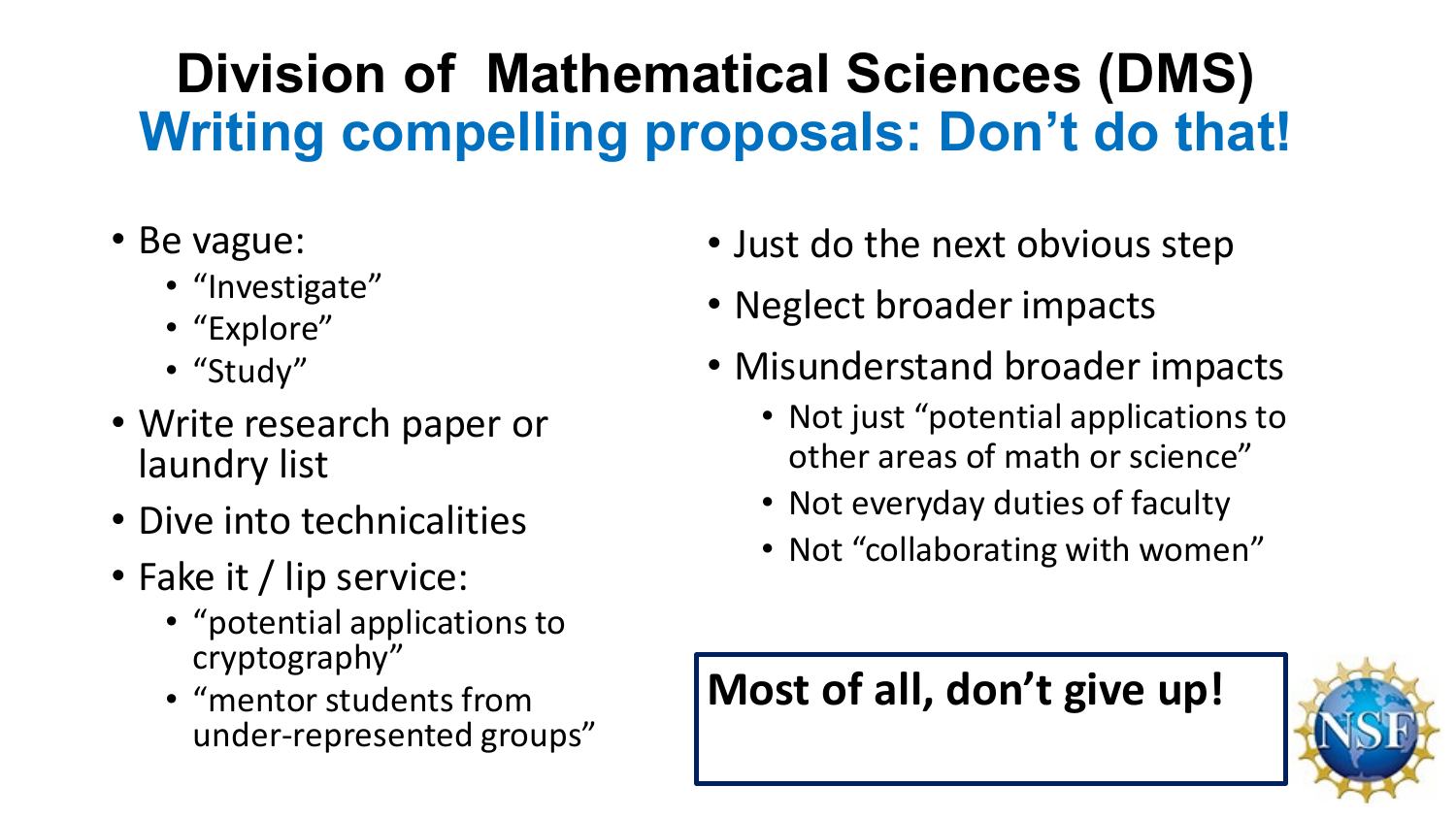### **Virtual Office Hour: Questions from registration**

#### 1. General questions:

- A. Are collaborative projects from different research universities encouraged?
- B. Can a faculty member serve as a PI on two proposals (e.g., to CDS&E-MSS and later to Statistics)
- C. Are there opportunities to support innovative approaches to the teaching of the introductory statistics course?
- D. Can we include foreigners as investigators? (Without support? With support for travel and/or software? Is support for salary allowed?)
- E. What is "transformative" research?
- F. I would like to know what are the new features for applying a regular NSF grant this year.

#### 2. ANT program

- A. I have questions regarding the conference proposals in the ANT.
- B. Is the ANT program involved in reviewing proposals on algebraic combinatorics?
- 3. CDS&E-MSS program
	- A. How the CDS&E-MSS program differs from the 'traditional' statistical science part of DMS?
	- B. Is CDS&E-MSS an appropriate program for machine learning methods for physical science data?
	- C. What is the difference between the CDS&E-MSS program and the multi-division CDS&E solicitation?
	- D. What is the typical duration and budget of a project? How should the budget be structured?
- 4. SaTC Frontiers:
	- A. Are mathematics/statistics investigators substantially involved in the past SaTC awards?